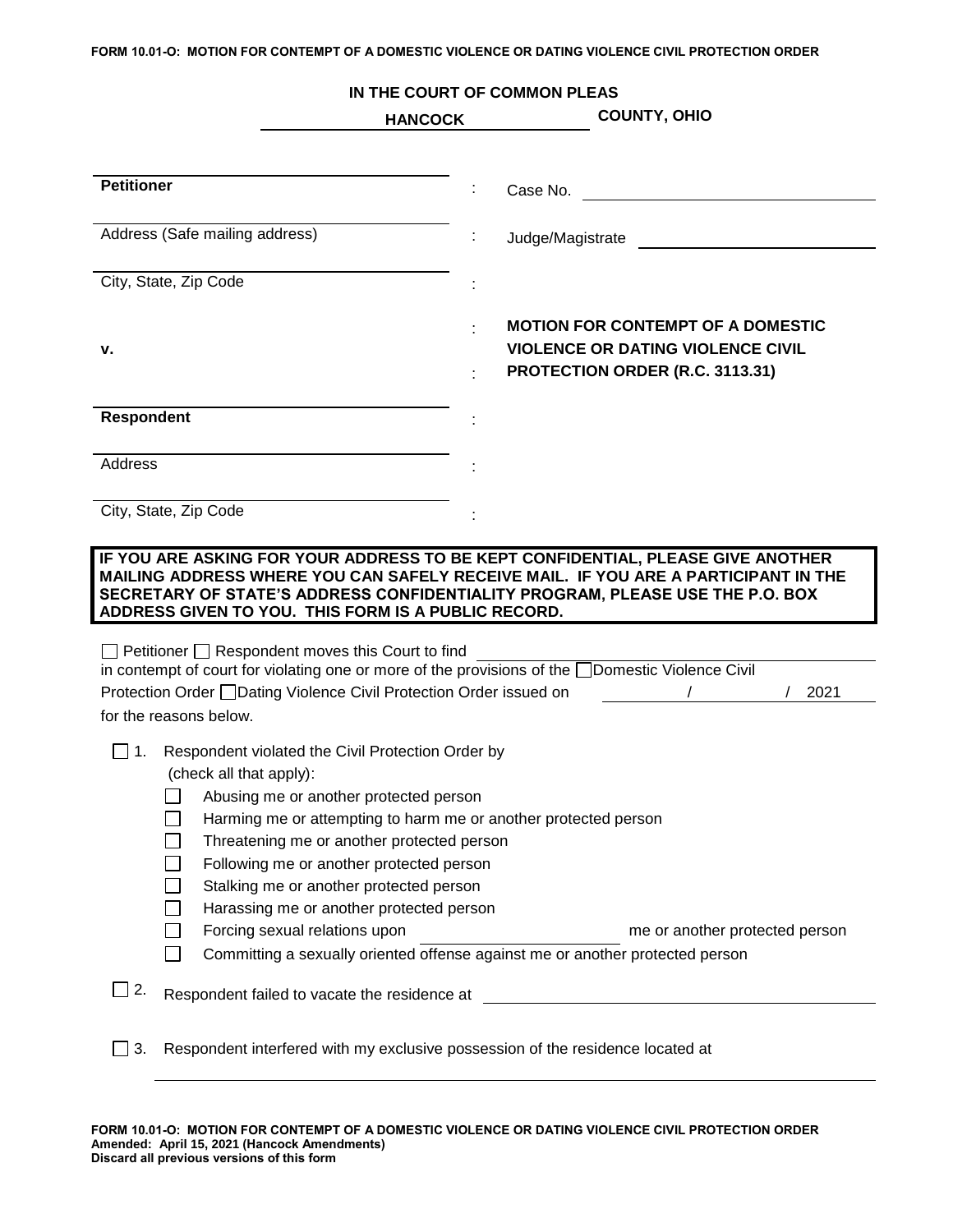**Case No.\_\_\_\_\_\_\_\_\_\_\_\_\_\_\_\_\_\_\_\_\_\_\_\_**

Furthermore, Respondent did the following (check all that apply):

- $\Box$  Cancelled utilities
- $\Box$  Cancelled insurance
- Interrupted telecommunication (telephone, internet, or cable) services
- $\Box$  Interrupted mail delivery
- $\Box$  Interrupted delivery of any other documents or items
- $\Box$  4. Respondent failed to surrender keys or garage door openers to the residence for which the Civil Protection Order Grants Petitioner exclusive use.
- □ 5. Respondent entered or interfered with the residence, school, business, place of employment, day care center, or child care provider of the protected persons.
- $\Box$  6. Respondent violated the stay away provision of the Civil Protection Order.
- $\Box$  7. Respondent violated the no contact provision of the Civil Protection Order by (check all that apply):  $\Box$  Posting photographs, videos, or other images of me or another protected person on social media Referring to me or another protected persons on social media  $\Box$  Electronically surveilling me or another protected person
- $\Box$  8. Respondent failed to surrender the keys to the motor vehicle for which the Civil Protection Order grants Petitioner exclusive use.
- $\Box$  9. Respondent removed, damaged, hid, or disposed of personal property, companion animals, or pets in violation of the Civil Protection Order.
- $\Box$  10. Respondent impeded Petitioner from removing Petitioner's companion animal or pet in violation of the Civil Protection Order.
- $\Box$  11. Respondent caused or encouraged another person to do acts prohibited by the Civil Protection Order.
- □ 12. Respondent violated the Civil Protection Order by possessing, using, carrying, obtaining, or failing to turn over a deadly weapon, including firearms, and ammunition.
- 13. Petitioner Respondent violated the temporary allocation of parental rights and responsibilities (custody).
- $\Box$  14.  $\Box$  Petitioner  $\Box$  Respondent violated the visitation order.
- $\Box$  15. Respondent violated the child or spousal support provision in the Civil Protection Order.
- 16. Respondent used or possessed alcohol or illegal drugs in violation of the Civil Protection Order.
- 17. Petitioner Respondent failed to attend the ordered counseling program in violation of the Civil Protection Order.
- $\Box$  18. Respondent interfered with the wireless service transfer, prevented the functionality of a device on the network, or incurred further contractual or financial obligations related to the wireless service transferred in violation of the Civil Protection Order.
- 19. Other violations of the Civil Protection Order or additional explanation **(if you need more space, attach an additional page)**: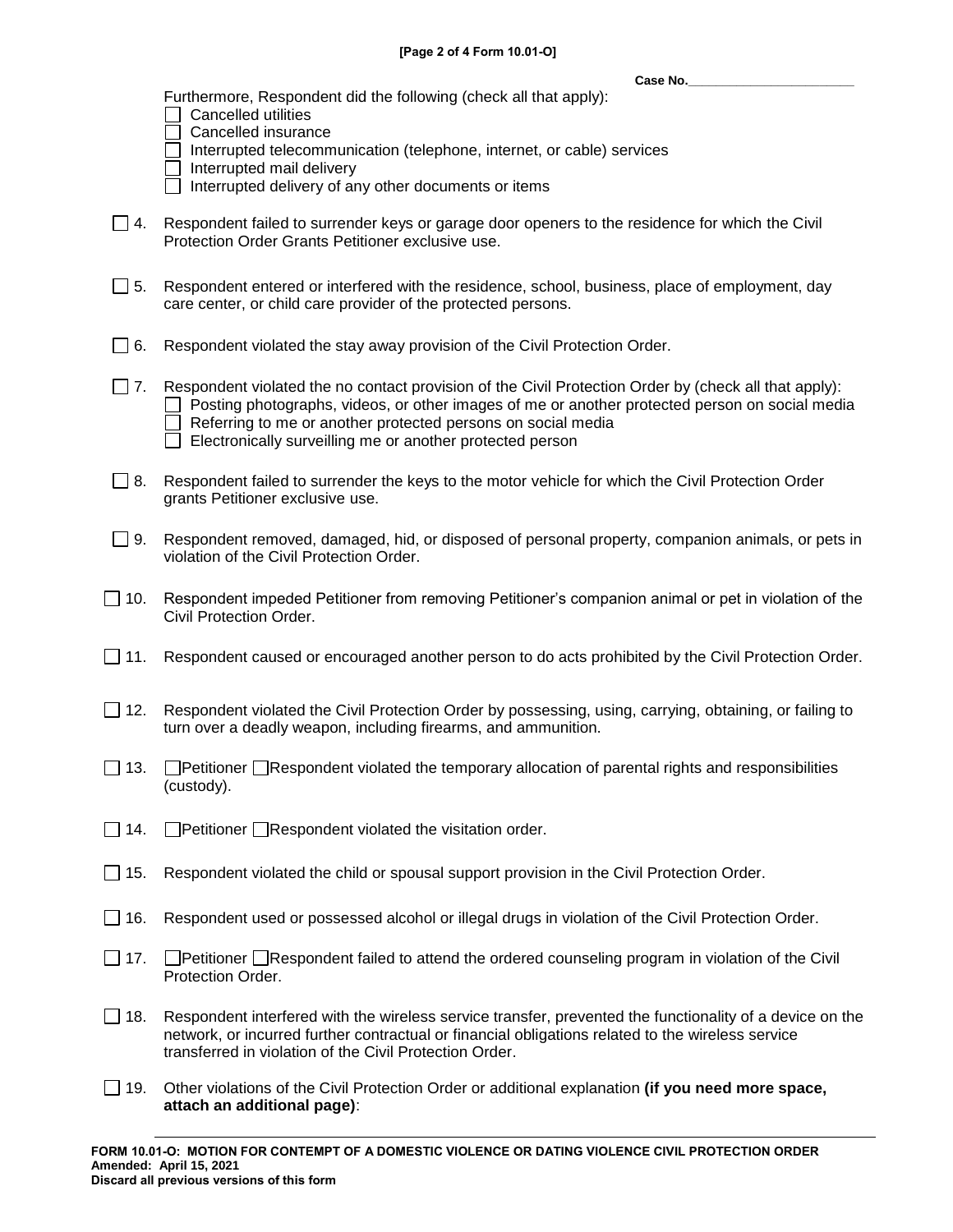**[Page 3 of 4 Form 10.01-O]**

**Case No.\_\_\_\_\_\_\_\_\_\_\_\_\_\_\_\_\_\_\_\_\_\_\_\_**

**I swear or affirm that the answers above are true, complete, and accurate to the best of my knowledge. I understand that making false statements in this document may result in a contempt of court finding against me which could result in a jail sentence and fine, and may also subject me to criminal penalties for perjury under R.C. 2921.11.**

## **SIGNATURE OF PETITIONER/RESPONDENT DATE**

IF YOU DO NOT HAVE AN ATTORNEY FOR THIS CASE, PLEASE LEAVE THIS INFORMATION BELOW BLANK

Signature of Attorney for Petitioner

Name

**Address** 

Attorney Registration Number

**Telephone**